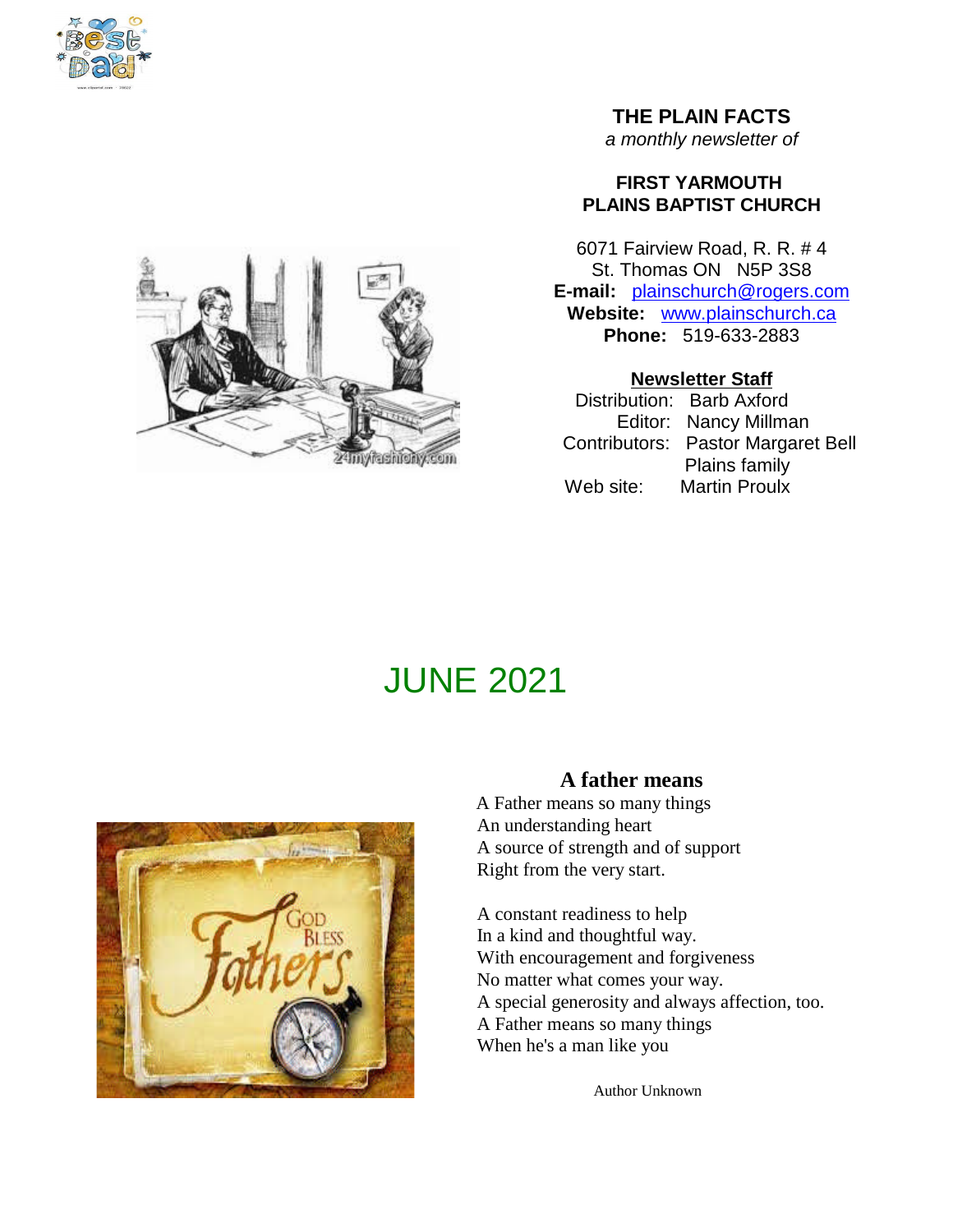

### **PRAYER CONCERNS**

*To protect the privacy concerns of our families, friends, neighbours and church family, it is requested that before names are submitted to the Pastor for prayer, or are put on the Plain Facts prayer list, permission be sought and granted from the individuals to be named, or from family members who have been given express permission to speak on their behalf.*

Cathy Tredenick Marilyn Cartwright Rae Axford Jenny and family Milton Springer **Deanna** Jill & Gerry Coull Jason & Michelle Carnegie Larry Mizon Carl & Leena Sibley Family & friends of the late George Eastbury Sally Paul **Rose** Rose Wendy Lessard Adrian Brekelmans (Ellen's son) Teeder and family of Heather Gillard Family of Ellen's late nephew Adrian, in the Netherlands Delia & Darrell Axford & family of the late Rose McCormack Cherie Doyon Faith Seabrook

**June 6-Pentecost 2 June 13-Penticost 3 June 20**-**Penticost 4** Mark 3: 20-35 2 Corinthians 5: 6-17 Psalm 133 2 Corinthians 4: 13-5:1

Psalm 138 Mark 4: 26-34 Mark 4: 35-41

**Sunday Scripture Readings**

Mark 5: 21-43 Mark 6: 1-13

**June 27**-**Penticost 5 July 04-Penticost 6** 2 Corinthians 8: 7-15 2 Corinthians 12: 2-10



### **JUNE BIRTHDAYS**

| 1 <sup>st</sup>  | <b>Judy Jacklin</b>            | 18 <sup>th</sup> | <b>Michelle Carnegie</b> |                            |  |  |
|------------------|--------------------------------|------------------|--------------------------|----------------------------|--|--|
| 9 <sup>th</sup>  | Michela Sargeant               | 19 <sup>th</sup> |                          | Jeremy Dale                |  |  |
| 10 <sup>th</sup> | Ryan Dunn                      | 23 <sup>rd</sup> | Annabella Hindley        |                            |  |  |
| 10 <sup>th</sup> | <b>Gail McPhail</b>            | 23 <sup>rd</sup> | <b>Lillie Penner</b>     |                            |  |  |
| 11 <sup>th</sup> | Toots Gillard (93)             | 23 <sup>rd</sup> | Emma Wilcox              |                            |  |  |
| 15 <sup>th</sup> | George Martyn                  | 27 <sup>th</sup> | Melanie Dunn             |                            |  |  |
| 15 <sup>th</sup> | <b>Carla Norton</b>            | 27 <sup>th</sup> | <b>Gerry Coull</b>       |                            |  |  |
|                  |                                | 28 <sup>th</sup> |                          | <b>Anna Kristine Kisie</b> |  |  |
|                  | <b>ANNIVERSARIES</b>           |                  |                          |                            |  |  |
| 4 <sup>th</sup>  | <b>Floyd and Sharon Axford</b> |                  | 20 <sup>th</sup>         | Phil & Cher                |  |  |
|                  |                                |                  |                          |                            |  |  |

- $5<sup>th</sup>$
- $6<sup>th</sup>$
- 
- $18<sup>th</sup>$  Denny & Janet Lang  $30<sup>th</sup>$  Gary & Fran Somerville
- e Carnegie ristine Kisiel



- Phil & Cherie Doyon
- George & Betty Lidster 23<sup>rd</sup> Jeff & Melanie Wilcox
- Stephen & Carolyn Plaunt(40) 26<sup>th</sup> Sue Anne & Joshua MacCallum
- 15<sup>th</sup> Doug & Mary Sawyer 30<sup>th</sup> Randy & Roxanne Bale
	-

Life is short - Break the Rules (*not covid*) -Forgive quickly - Kiss slowly - Love truly -Laugh uncontrollably and never regret anything that makes you smile. By Mark Twain Submitted by Marjorie Higgs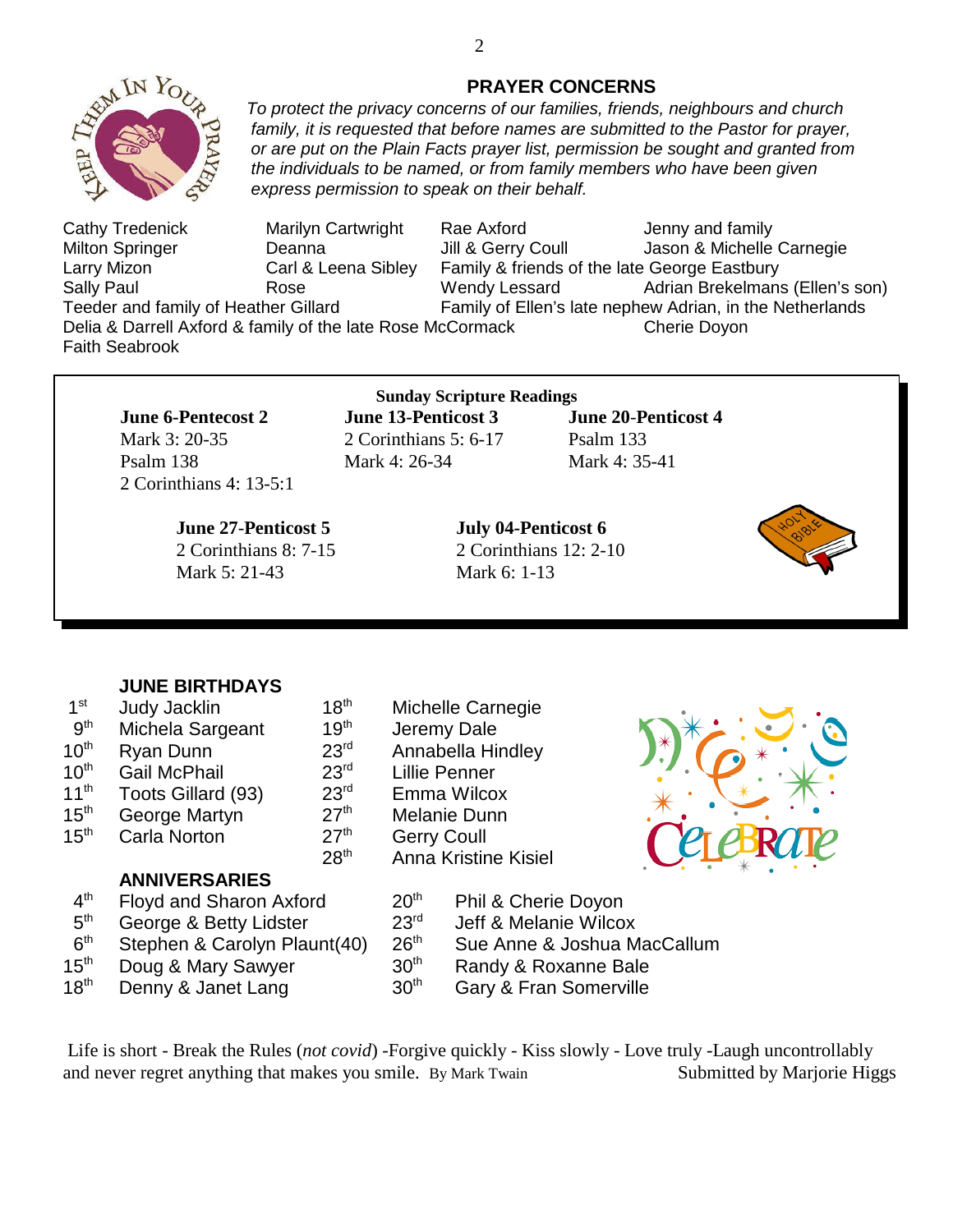# **EVENTS FOR JUNE June 06 Sun Communion Sunday**

**June 10-12 CBOQ Virtual Assembly-**Louise Sargeant and Pastor Bell are our delegates. There are 340 churches in our denomination worshipping in over 28 different languages. Pray for wisdom and discernment as delegates meet apart but together to discuss and decide, worship and learn in order to be a blessing to our congregations, and our wider ministry in God's world.

**June 13 Sun 1:00 P.M.** Drive -By "Goodbye and God Bless" for Hazel Brekelmans at the Church. Hazel is moving to Alberta to be closer to her children.

**June 20 Sun Fathers' Day June 21 Mon National Aboriginal Day**





To my Plains family, **Thank you** for the cheery phone calls and cards for my (89) birthday (April 13) and to Margie for her "Happy Birthday" solo. It's great to be part of such a loving, supportive family. Madge Barrett

Sincere **thanks** to my Plains church family for the floral arrangement when I had my fall. Malcolm Rust

75 & I have arrived! I would like to **thank** my Plains Family for the beautiful floral arrangement I received for my 75th birthday. Also **thank you** for the many heartfelt birthday cards and phone calls. It is wonderful to belong to the Plains Family of God. I was reminded that I was 75 recently while in a very long line at a garden center in London. The YOUNG lady behind me asked if I would like to sit in my car and she would reserve my spot in line. I thanked her kindly but informed her that I was fine waiting along with everyone else.

Marjorie Higgs

**Thank you** for the lovely flowers and cards which I received while in hospital and for my birthday and the many phone calls and well-wishes on face book for me. But most of all for your prayers for me. I am slowly regaining my strength with each new day. May God bless you all. Sally Paul and family

# **Moving:**

Hazel Brekelmans is moving West to live closer to her daughter Emily and husband. Her son Simon also has a job opportunity in Alberta so it makes sense for Hazel to be nearer her children. We will really miss Hazel! She is and has been a blessing to our church family. Hazel was involved with leadership in the Sunday School for several years as Superintendent, teacher and treasurer. Her love for/of children is a driving force in her life and her calling. We wish her Godspeed, good health and many joyous and fulfilling moments in this next chapter of her journey.



Ability is what you're capable of doing. Motivation determines what you do. Attitude determines how well you do it.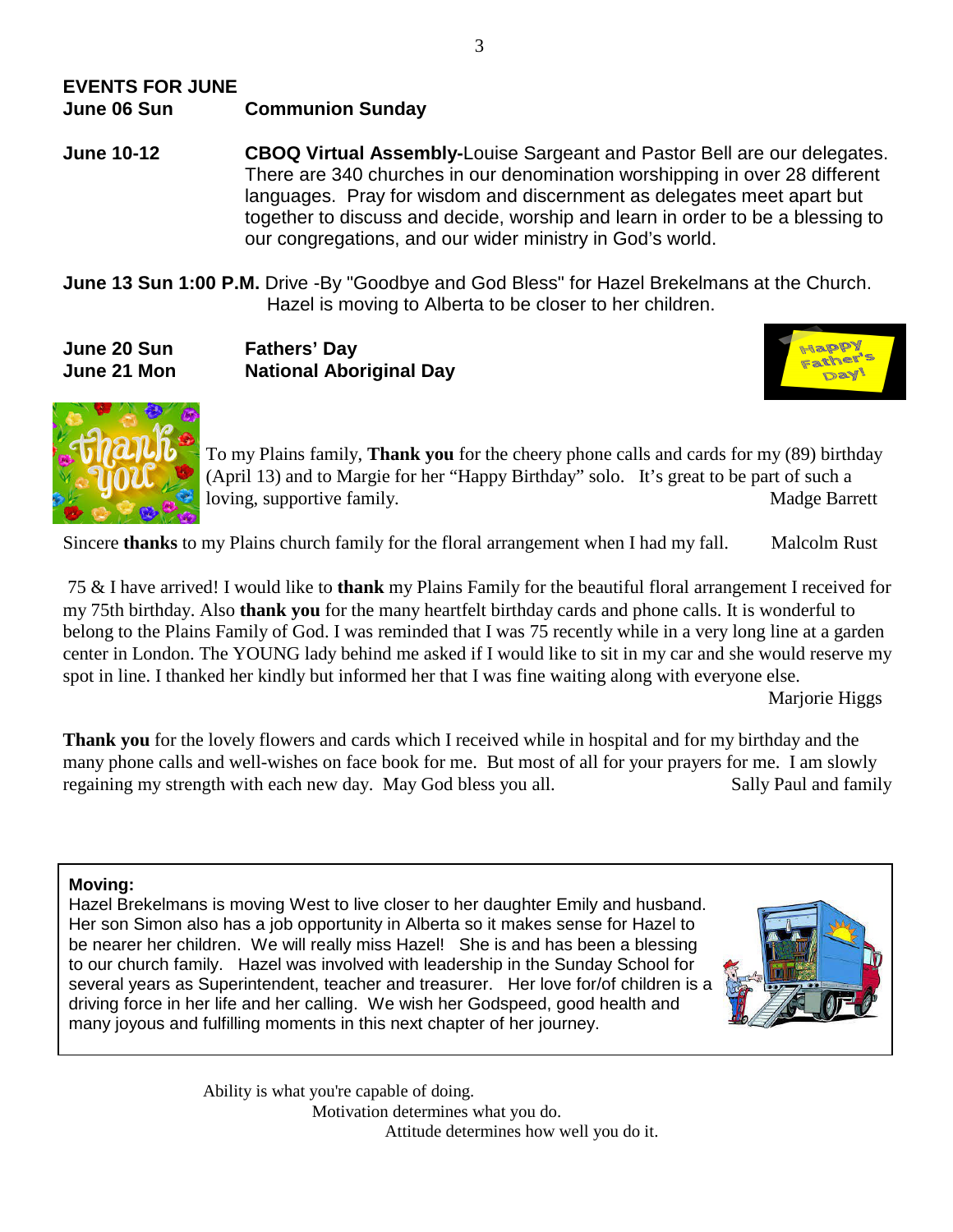# **Highlights of the Congregational Meeting of Sunday, May 16, 2021**

This meeting was "Zoom attended" by 28 people. Clerk Mary Crosby called the meeting to order at 1:00 p.m. and Pastor Margaret Bell opened it with prayer and devotional. Dan Dale was nominated to the position of Chairperson. The agenda was approved, as were the minutes from the Annual Congregational Meeting of January 31, 2021.



Reports were given, accepted and approved and because of the Covid-19 restrictions and lock down there has been very little activity since the last meeting.

Betty Rewbotham, Chairman of the Deacons, reported on the success of the drive-by farewell for Edith Norton in April, the Easter Sunrise Service which was attended by 27 people. She thanked Margie and the congregation for the continuing support. Stephen Plaunt and Leena Sibley continue to distribute kits to the Sunday school children. A drive-by farewell for Hazel Brekelmans is being planned for June.

Sherry Graham reported for the Finance Committee that funds continue to support the church through Par, cheque, and e-transfer. Shirley Dale reviewed the April finance statement, and she thanked the Plains family for this continued support. Phyllis Huffman expressed appreciation to "those who handle the money". The church camp out at Springwater will not take place again this year.

The Pastor's Report given by Margie Bell confirmed her busy and involved schedule in spite of (or because of) closures and restrictions.

Tom Lammiman presented the report for the Trustees, in which he thanked Gary Higgs and John Doner for trimming the hedge, Dan Dale, Mike Sargeant and Todd Ruddock for cleaning and mulching the flower beds, Phyllis Huffman for looking after the purchase of the new video camera, and Dan Dale for helping him replace a fan in the sanctuary which was still under warranty.

The Webmaster Report from Martin Proulx noted that postings to the site have changed from events, news items, monthly newsletter, photos etc. to include links to sermons posted to YouTube by Pastor Margaret and that he has moved from generic photos found on the internet to Plains Church related photos.

The delegates to the June BCOQ Assembly in June, Louise Sargeant and Margie Bell, were affirmed. Sherry Graham has agreed to step up as Treasurer of the Sunday School from Hazel Brekelmans, who is moving away . This will be confirmed in the fall by the Nominating Committee.

The next meeting will be on Sunday October 28 at 1:00 p.m.

The meeting was adjourned, and Pastor Bell closed with prayer

What you see may not be the reality. Never conclude for others. Which is why we should never only focus on the surface and judge others without understanding them first........

Those who like to pay the bill, do so not because they are loaded but because they value friendship above money.

Those who take the initiative at work, do so not because they are stupid but because they understand the concept of responsibility.

Those who apologize first after a fight, do so not because they are wrong but because they value the people around them.

Those who are willing to help you, do so not because they owe you any thing but because they see you as a true friend.

Those who often text you, do so not because they have nothing better to do but because you are in their heart.

Those who take out time to chat with you, does not mean they are jobless or less busy, but they know the importance of keeping in touch.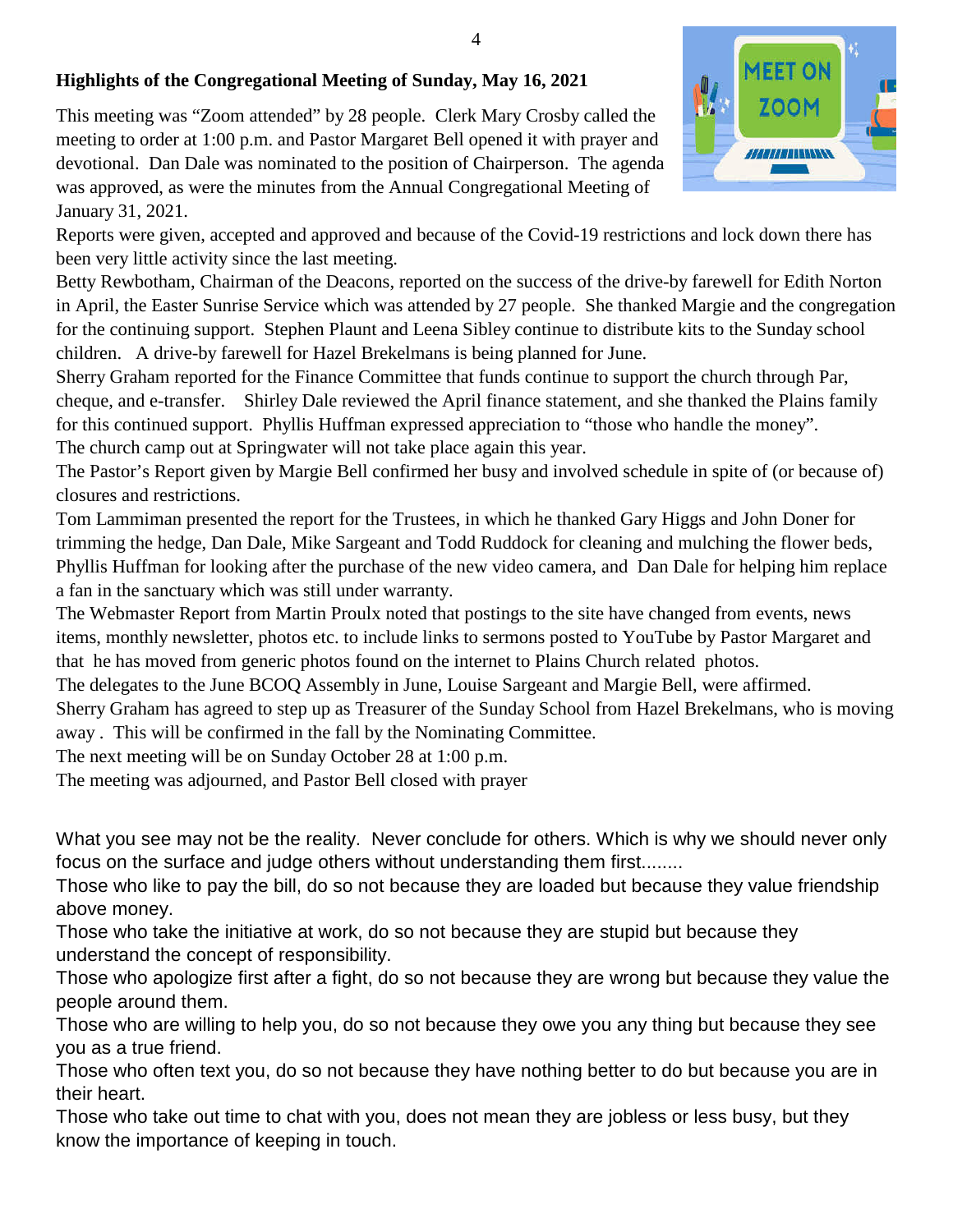#### **FIRST YARMOUTH (PLAINS) BAPTIST CHURCH Financial Statement as of 31st of May, 2021**

|                               | <b>General Fund</b> | <b>Missions</b> | <b>Communion Fund Sunday School</b> |      | Totals    |
|-------------------------------|---------------------|-----------------|-------------------------------------|------|-----------|
| Income                        | 42,698.53           | 1.533.85        | 1,464.00                            | 0.00 | 45,696.38 |
| <b>Expenses</b>               | 38,042.97           | 1,533.85        | 768.10                              | 0.00 | 40,344.92 |
| <b>Net Gain(Loss)</b>         | 4,655.56            | 0.00            | 695.90                              | 0.00 | 5,351.46  |
| <b>Balance end of 2020</b>    | 52,078.97           | 0               | $(-69.27)$                          | 0.00 | 52,009.70 |
| <b>Balance as at 05/31/21</b> | 56,734.53           | 0.00            | 626.63                              | 0.00 | 57,361.16 |

**1. The General Fund shows a net gain as at the 31st of May, 2021 of \$4,655.56. The net gain is partly due to the HST Rebate received in January, 2021 of \$4,135.28 from the renovation project in 2020. We are awaiting grass cutting bills for the spring cuts.**

- **2. Missions income as at the 31st of May, 2021 totalled \$1,533.85. That amount has been forwarded to CBOQ and CBM. This amount is made up as follows: CBOQ - General Budget - \$792.50; CBM General Budget - \$412.35; Sharing Way - \$99.00, and \$230.00 for World Food Crisis.**
- **3. The Communion fund had a net gain as of 31st of May, 2021 of \$695.90. The 2020 deficit in the Commuion of (-69.27) was deducted from that balance giving balance in the Commuion Fund of \$626.63.**
- **4. There have been no designated Sunday school donations in 2021.**
- **5. The Special Projects/Future Projects Fund has income of \$1,836.90 to date. Expenses to date total \$1,059.62, leaving a balance of \$777.28 in the Special Project Fund. Donatons in memory of Betty Graham for that fund totalled \$75.00, in memory of Ray Martin totalled \$465.00, and in memory of Helen (Peg) Bell totalled \$20.00.**

**Once again, I would like to personally thank the wonderful people of Plains who continue to make sure their donations arrive at my home office, either by mail, drop off, PAR, or etransfer. "Great is thy faithfulness!" Thank you so very much!! Respectfully submitted, Shirley E. Dale Treasurer STAY SAFE AND STAY HEALTHY!**

**The email address to send e-transfers to, is: northridgesd@gmail.com** Mailing Address: 44694 Fruit Ridge Line, R. R. # 5, St. Thomas, ON N5P 3S9 **Thank you for your financial support**

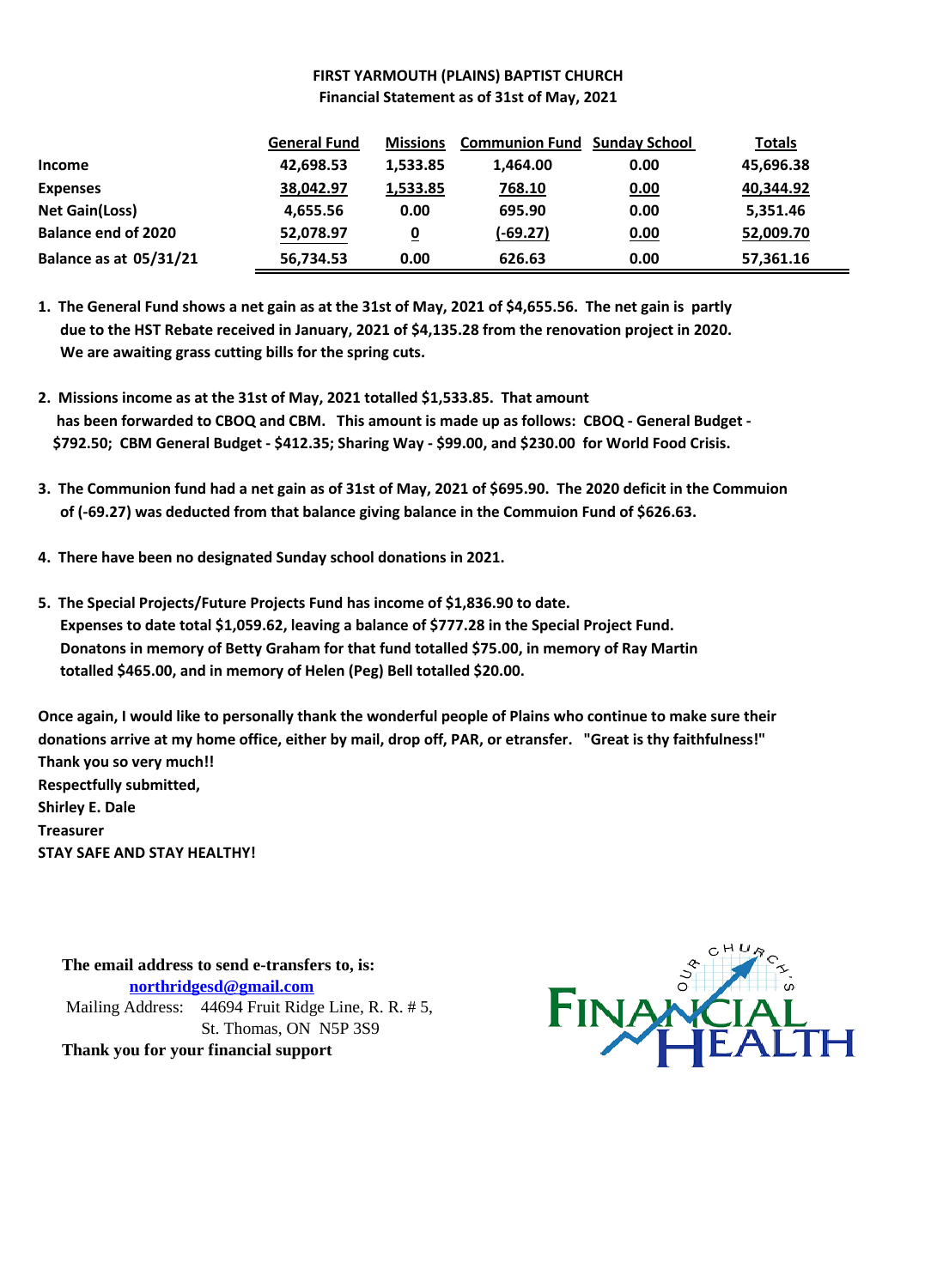Photo by Brian Thompson, *Brantford Expositor,* May 30/21



#### Pastor's Page

I grew up about a 15-minute drive away from an Indian Residential School. The Mohawk Institute, a majestic looking building somewhat resembles the Residential School in Kamloops, B.C. where the graves of 215 children were recently discovered. The picture on the left is of a little girl placing moccasins on the steps of the Mohawk Institute to commemorate the 215 lives lost in Kamloops.

The First Nations of the Grand River made a decision a few years ago not to destroy the residential school but chose instead to "preserve the evidence". A fund --raising campaign is ongoing to restore the building which suffered damage from a 2013 flood among other things. A virtual tour is offered at woodlandculturalcentre.ca. After the school was closed in 1970 its name was changed to Woodland Cultural Centre.

I remember my mom and I driving past the school when I was a child and I asked her "what is that place?" Her reply was "It's a school for Indian kids." Judging by the look of the building I was impressed by its' stature. I didn't have a clue about what was really happening inside and neither did my mother. It wasn't until the residential schools and the atrocities which happened there hit the news and infiltrated our collective Canadian consciousness a few years ago that my mother told me, "Your Grandpa Bell worked at the Mohawk Institute." After I closed my gaping mouth I said, "He did? What did he do?" "Oh, he just looked after the grounds," she replied. Needless to say, I was relieved that was the extent of his involvement. But that wasn't the extent of the involvement of the Anglican Church.

The Anglican Church administered the school at its founding in the l820's as a Mechanic's School for boys who lived in the nearby Mohawk Village. As time went on the New England Society, a mission society started in the 1600's got involved, along with the government. The government didn't fully take over the school until a year before it closed. In the l930's girls were admitted and the school housed students, many from reservations further afield. The school became known as the "Mush School" by students who complained of the terrible food they were given to eat. Alas, the food was not the least of the suffering that those students endured. A 2015 article by Sean Allen of Brant News reported:

The Truth and Reconciliation Commission on Canada's Indian residential schools uses the term cultural genocide for what happened to the 150,000 or so aboriginal children and their families while the schools operated. "Residential schooling was always more than simply an educational program: it was an integral part of a conscious policy of cultural genocide," the TRC's summary report states. TRC chair Justice Murray Sinclair revealed that the TRC has documented the deaths of over 6,000 residential school students as a result of their school experience, adding that there are probably more. It appears more about the number will await a later commission report.